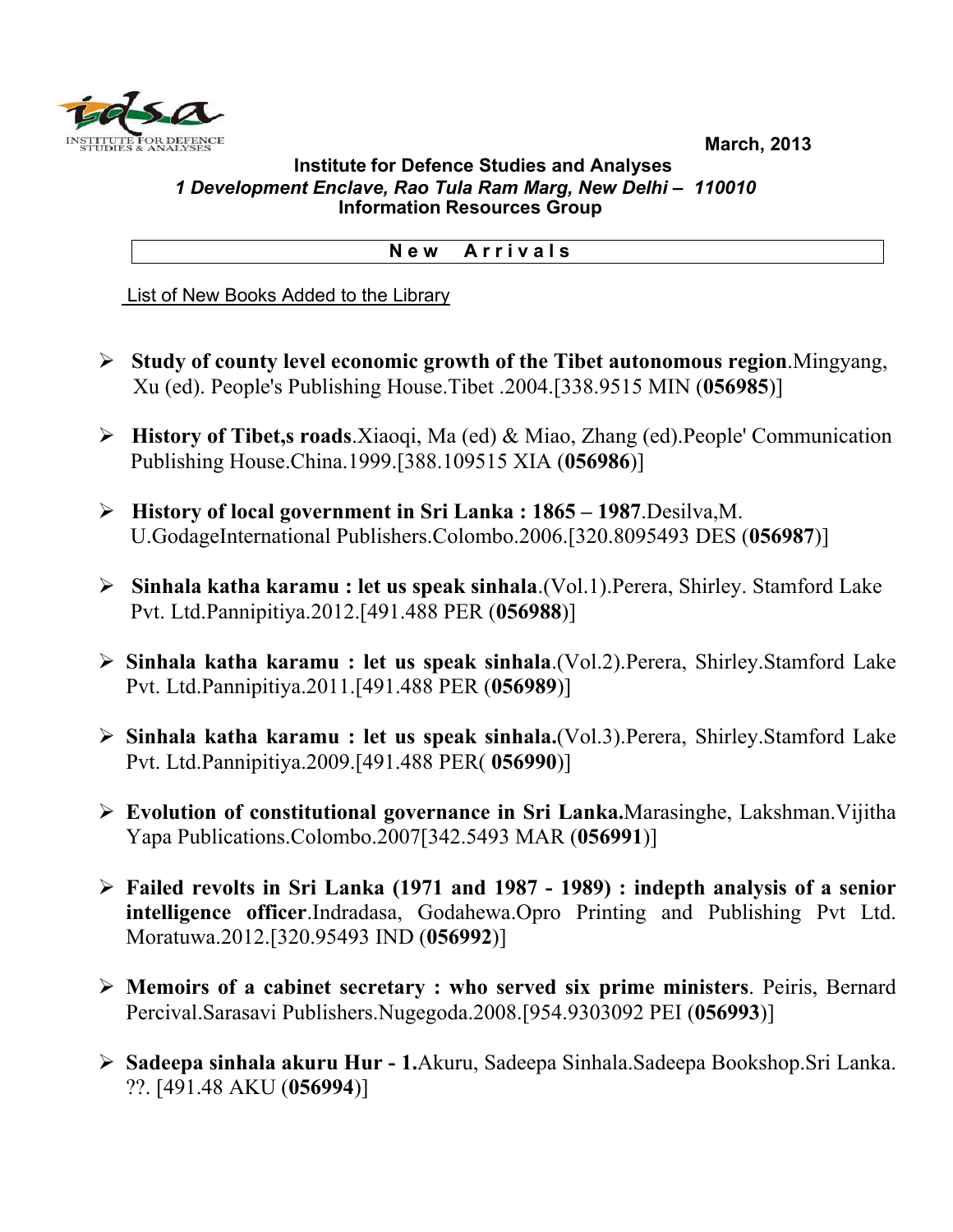- ¾ **Sadeepa sinhala akuru hur-2**.Akuru, Sadeepa Sinhala..Sadeepa Bookshop.Sri Lanka ??. [491.48 AKU (**056995**)]
- ¾ **Sadeepa sinhala akuru hur-3.**Akuru, Sadeepa Sinhala..Sadeepa Bookshop.Sri Lanka. ??. [491.48 AKU (**056996**)]
- ¾ **Sadeepa sinhala akuru hur-4**. Akuru, sadeepa Sinhala.Sadeepa Bookshop.Sri Lanka ??. [491.48 AKU (**056997**)]
- ¾ **Sadeepa sinhala akuru hur-5**.Akuru, Sadeepa Sinhala.Sadeepa Bookshop. Sri Lanka.??.[491.48 AKU (**056998**)]
- ¾ **Democracy in crisis**.Rahman, Masihur.University Press Limited.Dhaka.2008. [321.8095492 RAH (**056999**)]
- ¾ **Bangladesh in the mirror : outsider perspective on a struggling democracy**.Rahman, A. T. Rafiqur.University Press Limited.Dhaka.2006.[321.805492 RAH (**057000**)]
- ¾ **Nation's voic,unity, faith and discipline : Quaid i-Azam Mohammad Ali Jinnah (may 1942 - oct.1944)**.(Vol.iii).Ahma, Waheed (ed).Quaid-i-Azam academy.Karachi. 1997.[954.91 AHM(**057001**)]
- ¾ **Nation's voice, towards the popular verdict : annotated speeches,statements, and interviews (Nov.1944-Apr.1946)**. (Vol.iv).Ahmad, Waheed (ed).Quaid-i-Azam Academy.Karachi.2000.[954.91 AHM(**057002**)]
- ¾ **Nation's voice, deadlock, frustration and riots : annotated speeches, statements, interviews and messages/advice (may1946-feb.1947)**.(Vol. v).Ahmad, Waheed (ed). Quaid-i-Azam Academy.Karachi.2001.[ 954.91 AHM(**057003**)]
- ¾ **Nation's voice, achieving the goal : annotated speeches, statements, interviews and messages**/**advice (mar-aug1947)**.(Vol.vi).Ahmad, Waheed (ed).Quaid-i-Azam Academy.Karachi. 2002. [954.91 AHM(**057004**)]
- ¾ **Pakistan foreign policy : evolution, development and strategies**.Khalid, Iram (ed). Peace Publication.Lahore.2013.[ 327.5491 KHA(**057005**)]
- ¾ **Emergence of Pakistan**.Ali, Chaudhri Muhammad.Research Society of Pakistan. Lahore.2009.[ 954.904 ALI (**057006**)]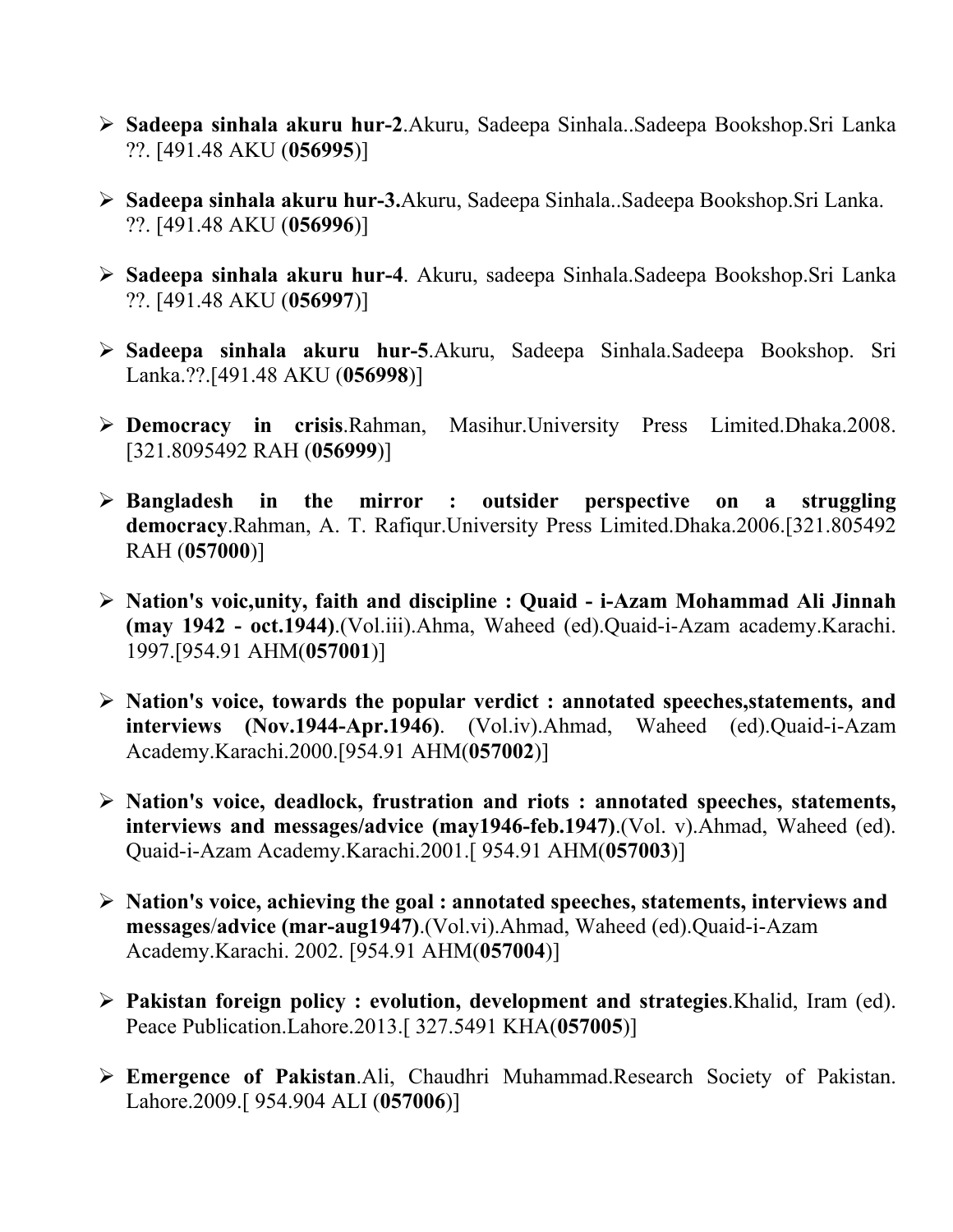- ¾ **Dynamics of taliban insurgency in FATA**.Rana, Muhammad Amir, Sial, Safdar & Basit, Abdul.Pak Institute for Peace Studies.Islamabad.2010.[ 954.91 RAN**( 057007**)]
- ¾ **Civil war and the partition of Afghanistan : independent Pashtunistan, Khurasan, blackwater and militias.** Jalalzai, Musa Khan.Royal Book Company.Karachi.2011. [958.1047 JAL (**057008**)]
- ¾ **Collected works of Quaid E Azam Mohammad Ali Jinnah : 1906 1921** (Vol.1). Pirzada, Syed Sharifuddin (comp).East and West Publishing Company.Karachi.1984. [954.9040924 PIR(**057009**)]
- ¾ **Collected works of Quaid E Azam Mohammad Ali Jinnah : 1921 1926**.Pirzada, Syed Sharifuddin(comp).East and West Publishing Company. Karachi.1986. [954.9040924 PIR(**057010**)]
- ¾ **Political dynamics of Sindh 1947 1977**.Tahir, Tanvir Ahmad.Pakistan Study Centre. Karachi.2010.[954.918 TAH (**057011**)]
- ¾ **Jawan to general : recollections of a Pakistani soldier**. Musa, Mohammad.Royal Book Company.Karachi.2008.[ 355.0095491 MUS (**057012**)]
- ¾ **History of Multan : from the early period to 1849 A.D**.Durrani, Ashiq Muhammad Khan.Royal Book Company. Karachi.2007. [954.914 DUR (**057013**)]
- ¾ **Afghan national army : state security, nuclear neighbors and internal security threats**. Jalalzai, Musa Khan.Al - Abbas International.Lahore.2005.[ 355.581 JAL (**057014**)]
- ¾ **Combating terrorism : Saudi Arabia's role in the war on terror**.Asseri, Ali S. Awadh. Oxford University Press.Oxford.2009.[ 363.3209538 ASS (**057015**)]
- ¾ **Sind story, 1940 1947 : towards Pakistan opposition, infighting and victory, annotated correspondence based on the Shamsul Hasan collection, Sind vols. i-viii.**  Ahmad, Waheed (ed).National Documentation Wing.Islamabad.2011. [954.0359 AHM (**057016**)]
- ¾ **Punjab story, 1940 1947 : Muslim league and the unionists towards partition and Pakistan, annotated correspondence based on the Shamsul Hasan collection, vols.i – v.** Ahmad, Waheed (ed).National Documentation Wing Islamabad.2009.[954.0359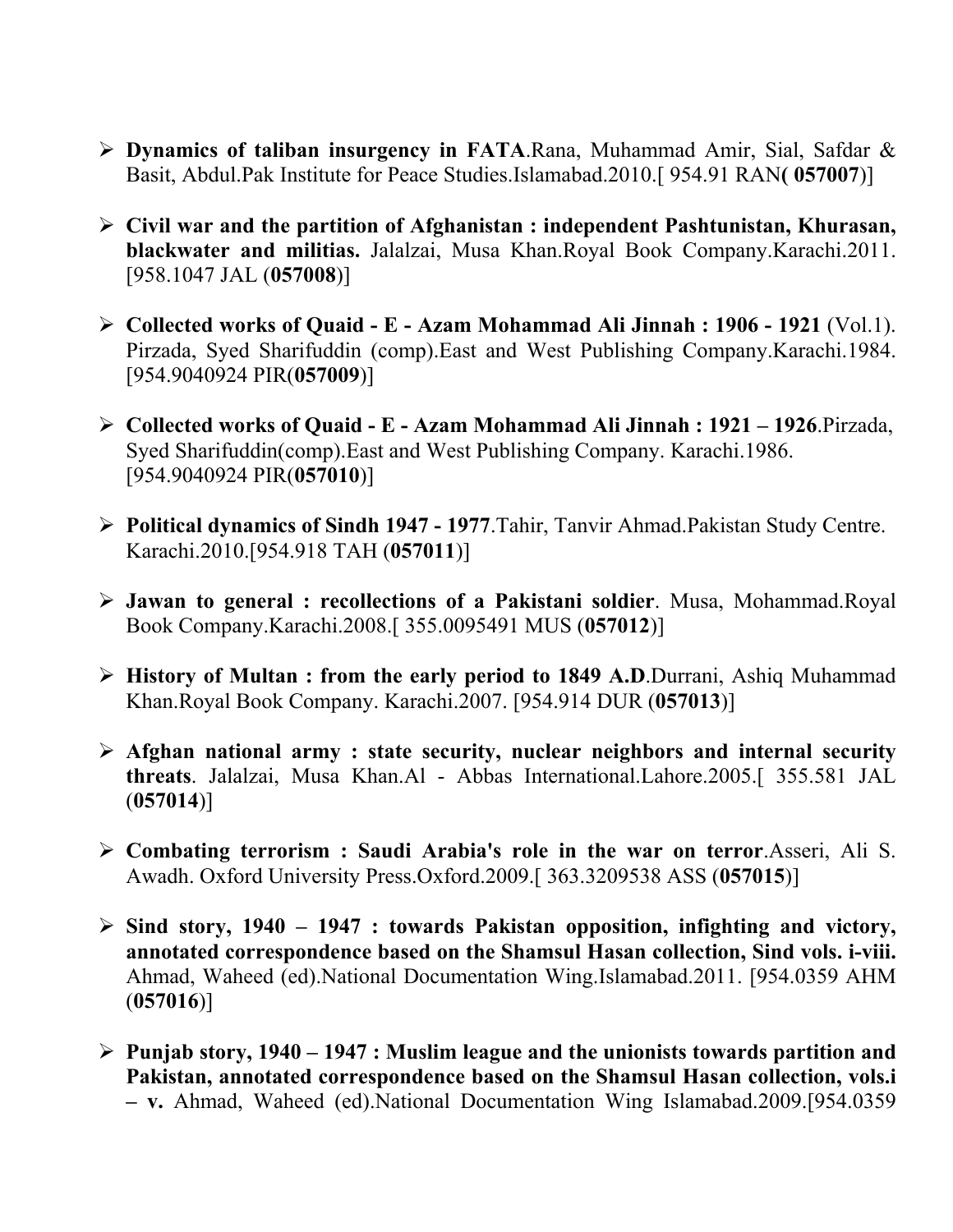AHM(**057017**)]

- ¾ **Ali brothers : life and times of Maulana Mohamed Ali and Shaukat Ali**.Ali, Khalid. Royal Book Company.Karachi.2012.[954.0350922 ALI (**057018**)]
- ¾ **Fire in the east : rise of Asian military power and the second nuclear age**.Bracken, Paul.Harper Collins.New York.1999.[327.1747095 BRA (**057019**)]
- ¾ **Peacebuilding in Nepal**.Jha, Hari Bansh (ed).Centre for Economic and Technical Studies.New Delhi.2012.[303.69095496 JHA(**057020**)]
- ¾ **Taking social development seriously : experience of Sri Lanka**.Jayasuriya, Laksiri. Sage Publication India Pvt Ltd.New Delhi.2010. [361.61095493 JAY (**057021**)]
- ¾ **Defence Acquisition : international best practices**.Behera, Laxman Kumar (ed) & Kaushal, Vinay (ed).IDSA. New Delhi.2013. [355.621 BEH(**057022,057023**)]
- ¾ **Human security in Nepal : concepts, issues and challenges**.Upreti, Bishnu Raj (ed), Bhattarai, Rajan (ed) & Wagle, Geja Sharma (ed).Nepal Institute for Policy Studies. Kathmandu.2013. [303.4405496 UPR(**057024**)]
- ¾ **Towards BIMSTEC Japan comprehensive economic cooperation in tourism sector : vision and tasks ahead.**Thein, Myat.CSIRD.Kolkata.2006. [382.952059 THE **(057025**)]
- ¾ **BIMSTEC Japan cooperation in energy sector : vision and tasks ahead.**Khan, Abdur Rob, Rahman, ABM Ziaur, Kabir, Mahfuz & Hossain, Sharif M.CSIRD.Kolkata. 2006.[382.952059 KHA (**057026**)]
- ¾ **Deepening BIMSTEC Japan economic relations : tasks** ahead.Ebashi, Masahiko. CSIRD.Kolkata 2006. [382.952059 EBA (**057027**)]
- ¾ **Towards BIMSTEC Japan comprehensive economic cooperation : investment opportunities and challenges.** Dey, Dipankar.CSIRD.Kolkata.2006.[382.952059 DEY (**057028**)]
- ¾ **Towards BIMSTEC Japan comprehensive economic cooperation : vision and tasks ahead.**CSIRD.CSIRD.Kolkata.2006. [382.952059 CSI(**057029**)]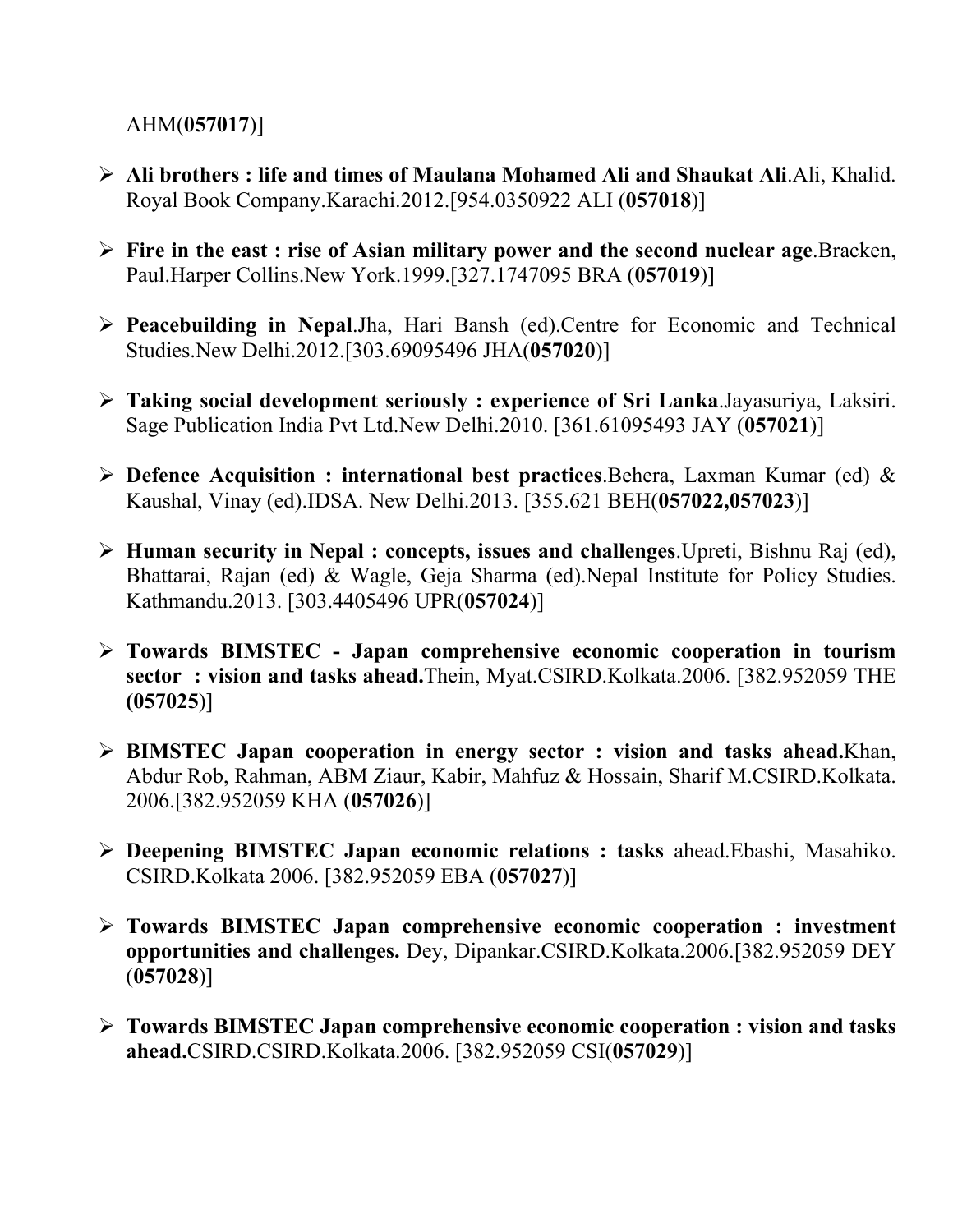- ¾ **Towards BIMSTEC Japan comprehensive economic cooperation : benefits of moving together**.CSIRD.Anthem Press.London.2006.[382.952059 CSI (**057030**)]
- ¾ **Indo Japanese trade in livestock products : recent trends and emerging issues**. Thimmappa, K., Nasurudeen, P, Mahesh, N. & Pouchepparajou, A.CSIRD. Kolkata.2005. [382.954052 THI (**057031**)]
- ¾ **BIMSTEC cooperaton report 2008**.BNTT, ICC & CSIRD.CSIRD.Kolkata.2009. [330.0959 BNT(**057032**)]
- ¾ **Untold story of a coast.**Puthur, John Jacob.Star of sea Publications.Bangalore.2013. [359.970954 PUT (**057033**)]
- ¾ **Statistical abstract of transportation and communications 2011 Republic of China**. Ministry of Transportation and Communications.Ministry of Transportation and Communications.China.2012.[388.951 MIN(**057034**)]
- ¾ **China orders the world : normative soft power and foreign policy**. Callahan, William A. (ed) & Barabantseva, Elena (ed).Woodrow Wilson Center Press.Washington, DC 2011. [327.51 CAL(**057035**)]
- ¾ **Winner take all : China's race for resources and what it means for us**.Moyo, Dambisa F.Penguin Group.London.2012. [333.70951 MOY (**057036**)]
- ¾ **China's new Confucianism : politics and everyday life in a changing society**.Bell, Daniel A.Princeton University Press.Princeton.2008.[ 306.20951 BEL (**057037**)]
- ¾ **Changing media changing China**.Shirk, Susan L. (ed).Oxford University Press.Oxford. 2011.[302.230951 SHI(**057038**)]
- ¾ **State of china atlas : mapping the world's fastest growing economy**.Benewick, Robert & Donald, Stephanie Hemelryk.University of Calif Press.Berkeley.2009.[912.51 BEN (**057039**)]
- ¾ **Chinese communist party as organizational emperor : culture, reproduction and transformation.**Yongnian, Zheng.Routledge.Oxon.2010.[324.251075 YON (**057040**)]
- ¾ **History of air warfare**.Olsen, John Andreas (ed).Vij Books India Pvt Ltd.New Delhi. 2010.[358.41409 OLS(**057041**)]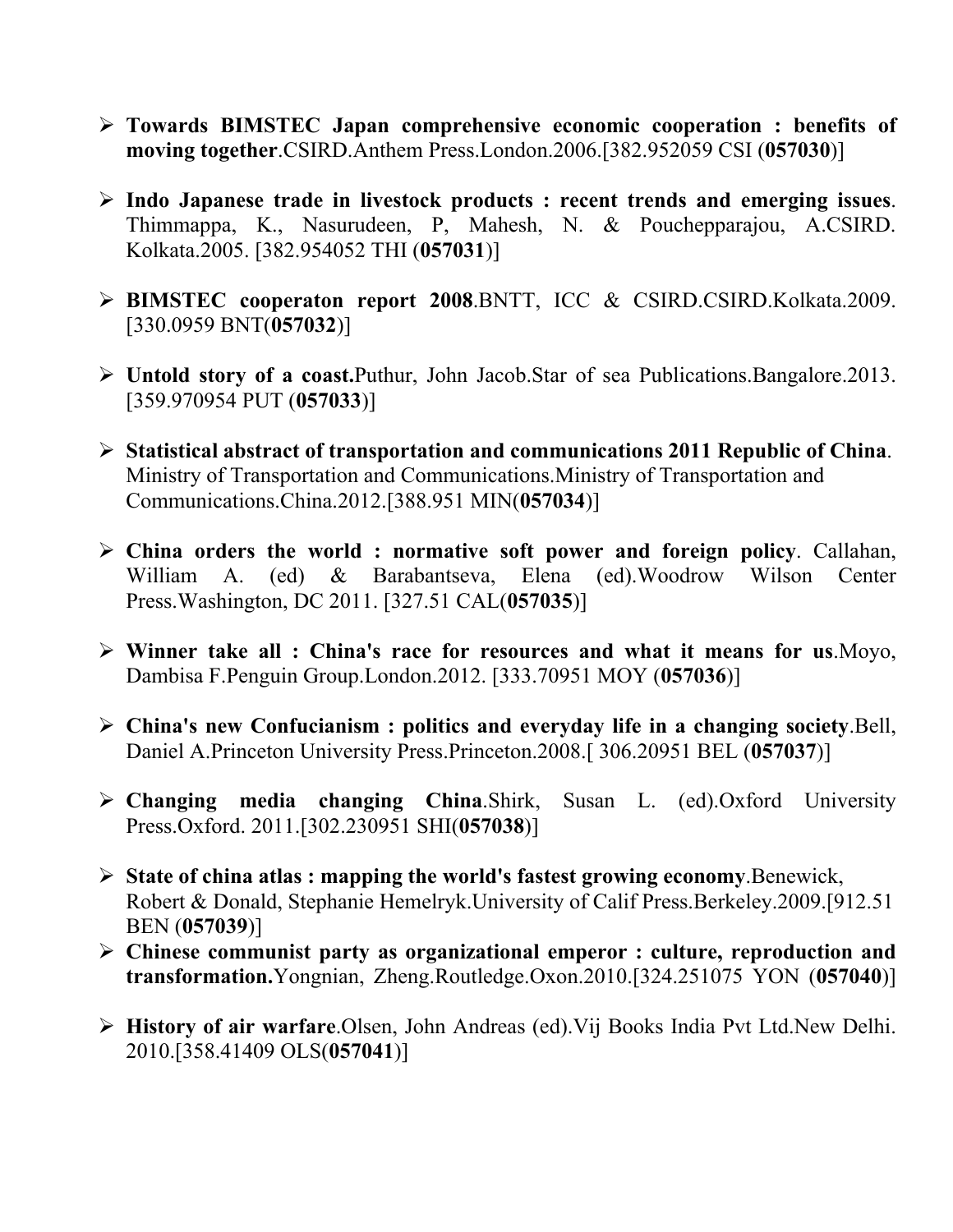- ¾ **Battlegrounds : geography and the history of warfare**.Stephenson, Michael (ed).National Geographic. Washington, D.C.2003.[355.409 STE(**057042**)]
- ¾ **Battlefields of India : history of battles fought on Indian soil (Kurukshetra to Kargil)**. Vij Books India Pvt Ltd.Vij Books India Pvt Ltd.New Delhi.2012.[355.00954 VIJ(**057043**)]
- ¾ **Information operations matters : best practices**.Armistead, Leigh.Vij Books India Pvt Ltd.New Delhi.2010.[355.343 ARM (**057044**)]
- ¾ **Employment of special forces : challenges and opportunities for the future**.Yadav, V S (ed).Vij Books India Pvt Ltd.New Delhi.2012. [355.6 YAD (**057045**)]
- ¾ **Integrated force projection by India**.Sangwan, Sukhdeep.Vij Books India Pvt Ltd. 2011.[ 355.033054 SAN (**057046**)]
- ¾ **Human intelligence, counter terrorism and national leadership : practical guide**. Berntsen, Gary.Vij Books.New Delhi.2009. [327.1273 BER (**057047**)]
- ¾ **PLA at home and abroad : assessing the operational capabilities of China's military**. Kamphausen, Roy (ed), Lai, David (ed) & Scobell, Andrew (ed).Vij Books India Pvt Ltd.New Delhi.2012.[355.033251 KAM(**057048**)]
- ¾ **Internal conflicts a four state analysis : India, Nepal, Sri Lanka and Myanmar**. Raghavan, V. R. (ed.).Vij Books India Pvt Ltd.New Delhi.2013.[303.60954 RAG(**057049**)]
- ¾ **Post conflict Sri Lanka : rebuilding of the society**.Raghavan, V. R. (ed).Vij Books India Pvt Ltd.New Delhi.2012.[320.54095493 RAG(**057050**)]
- ¾ **Coastal Security : maritime dimensions of India's homeland security**.Singh, K . R Vij Books India Pvt Ltd.New Delhi.2012. [364.164 SIN (**057051**)]
- ¾ **Countering insurgencies in India : an insider's view**.Rammohan, E N.Vij Books India Pvt Ltd.New Delhi.2011.[355.02180954 RAM (**057052**)]
- ¾ **Cyberpower and national security**.Kramer, Franklin D. (ed), Starr, Stuart H. (ed) & Wentz, Larry K. (ed).Vij Books. New Delhi.2009. [355.343 KRA(**057053**)]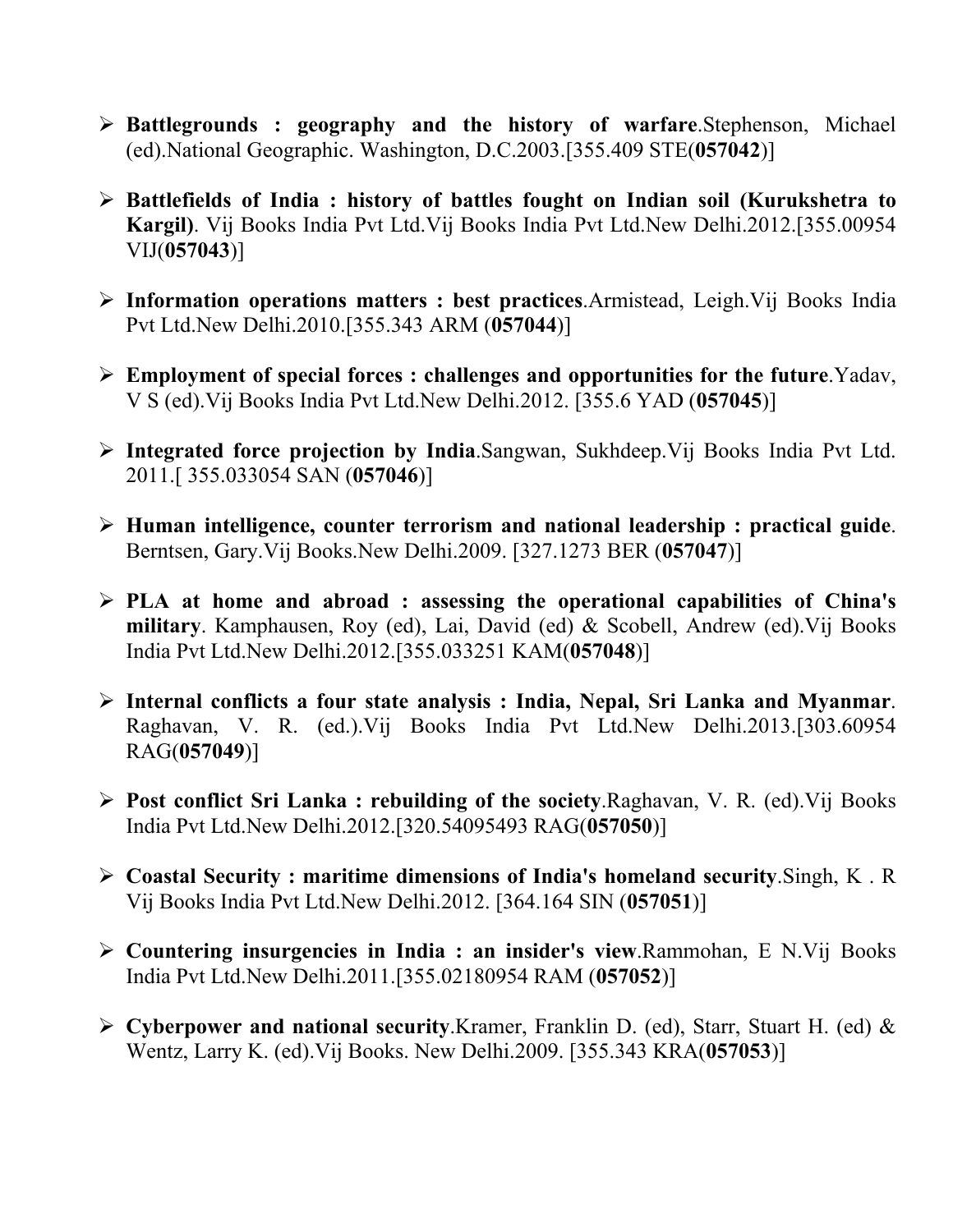- ¾ **Interrogating international relations : India's strategic practice and the return of history**. Vivekanandan, Jayashree.Routledge.New Delhi.2011.[327.54 VIV (**057054**)]
- ¾ **Fountainhead of jihad : Haqqani nexus,1973 2012**.Brown, Vahid & Rassler,Don. Hachette Book Publishing India Pvt Ltd.Gurgaon.2013.[363.325095491 BRO(**057055**)]
- ¾ **Ambedkar speaks : 301 seminal speeches (autobiographical, social and guidance to followers)**.(Vol. 1).Jadhav, Narendra (ed).Konark Publishers Pvt Ltd.New Delhi. 2013. [923.254 JAD (**057056**)]
- ¾ **Ambedkar speaks : 301 seminal speeches (economics, religion and law and constitution )**.(Vol. ii). Jadhav, Narendra (ed).Konark Publishers Pvt Ltd.New Delhi.2013. [923.254 JAD (**057057**)]
- ¾ **Ambedkar speaks : 301 seminal speeches (Political speeches)**.(Vol.iii). Jadhav, Narendra (ed).konark Publishers Pvt Ltd.New Delhi.2013.[923.254 JAD(**057058**)]
- ¾ **Armed conflicts in south Asia 2012 : uneasy stasis and fragile peace.**Chadran, D Suba (ed) & Chari, P R (ed).Routledge.New Delhi.2013.[355.020954 CHA(**057059**)]
- ¾ **Confronting the bomb : Pakistani and Indian scientists speak out.** Hoodbhoy, Pervez (ed) & Polyani, John (ed).Oxford University press. Karachi .2013.[355.0217 HOO(**057060**)]
- ¾ **India's strategic culture : making of national security policy**.Paranjpe, Shrikaant. Routledge.New Delhi.2013. [355.033054 PAR (**05706**1)]
- ¾ **Democratic predicament : cultural diversity in Europe and India**.Tripathy, Jyotirmaya (ed) & Padmanabhan, Sudarsan (ed).Routledge.New Delhi.2013. [320.3 TRI(**057062**)]
- ¾ **Electronic warfare**.USA Department of Army.Manas Publications.New Delhi 2011. [623.043 USA (**057063**)]
- ¾ **Defense strategy : for the post saddam era**.Ohanlon, Michael E.Manas Publications. New Delhi.2006.[ 355.033573 OHA (**057064**)]
- ¾ **Demystifying military leadership**.Kala, H B.Manas Publications.New Delhi.2009. [355.331 KAL (**057065**)]